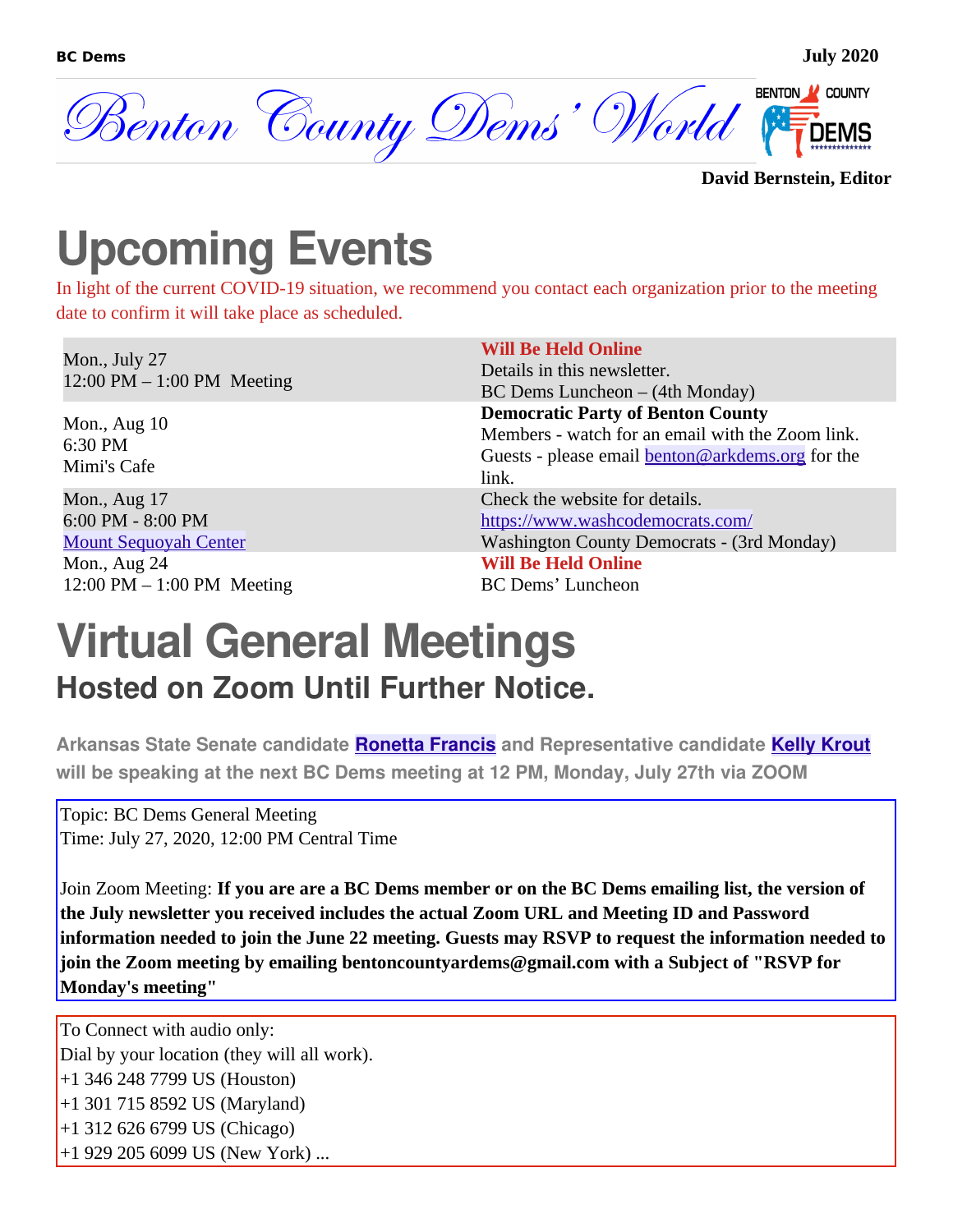# <span id="page-1-0"></span>**This Month's Speakers**

### **Ronetta Francis**

Dem Candidate for State Senate District 1 Incumbent: Bart Hester, (R)

#### **Kelly Krout**

Dem Candidate for State House District 90 Incumbent: Jana Della Rosa (R)





Both candidates will share their vision and campaign activities. They will also be answering your questions so **bring your questions.**

## **The President's Memo Join Us!**

In these days of brutally hot weather combined with mandated mask-wearing and social distancing, it seems like there is nothing we can do to help our party.

But wait a moment. There are actually **three simple** and impactful ways to turn **Benton County Blue** right now:

- Attend the next **BC Dems meeting**
- Renew your membership. You can check your membership status with David Bernstein [davidabernstein@gmail.com](mailto:davidabernstein@gmail.com?subject=My+Membership+Status&body=Is+my+membership+up+to+date?+%20I+am+probably+listed+under+the+name...).
- Donate to our [virtual Blue Bowl Fund here](https://www.bcdems.org/blue-bowl-fund.html)



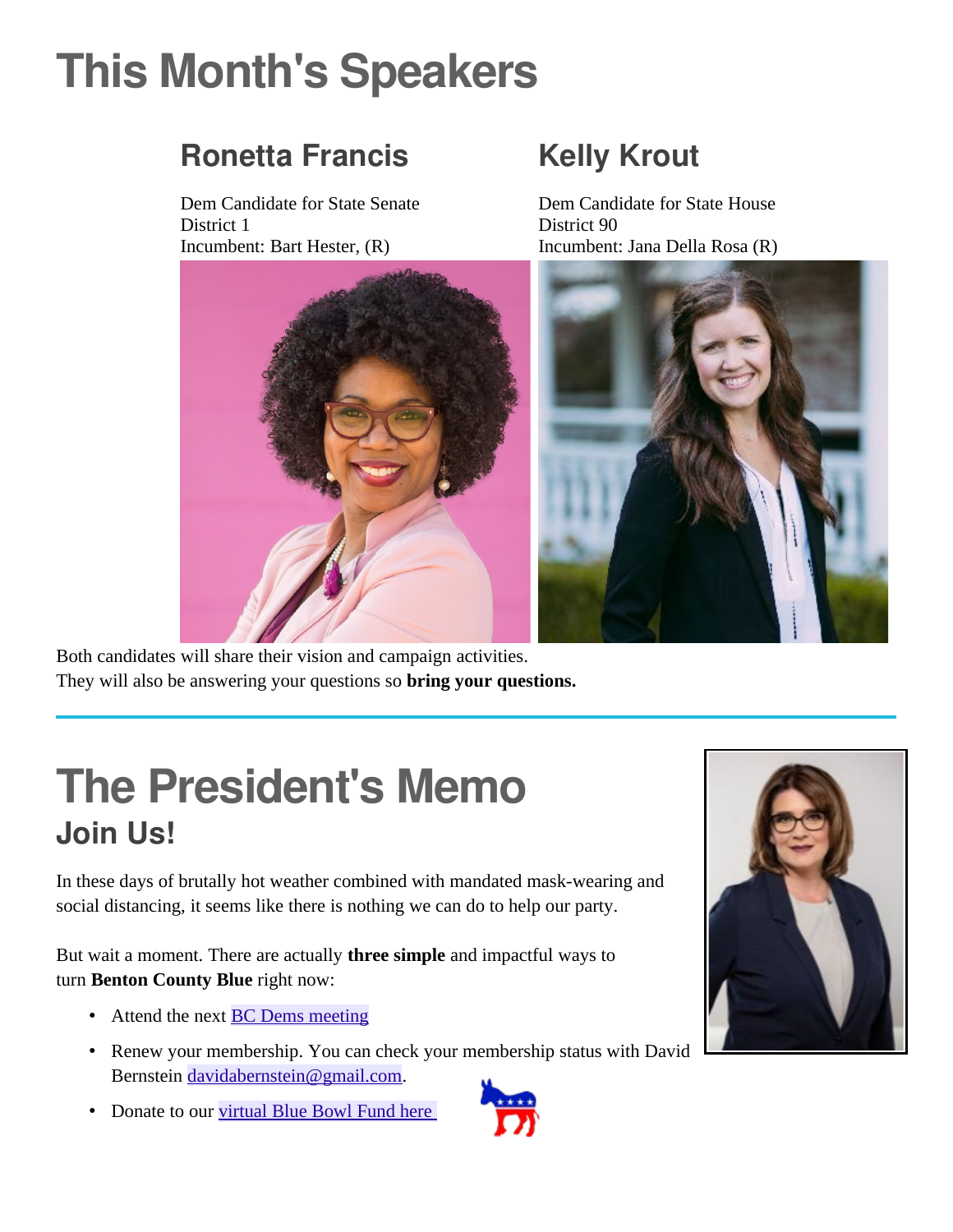## **Get the latest information on COVID in Arkansas**





# **Do you know...**

**...of a member who is sick or in need of our assistance, please forward requests or information to our corresponding secretary at dao.bcdems@gmail.com.**

### **Remember These? They Are Important.**



Surely everybody remembers our blue bowls at our meetings. They are there for a reason.

First, to remind you that our group's function is as a Political Action Committee (PAC). This means we raise money for local democratic candidates to provide financial support to

their campaigns. And, of course, we give the exposure and a platform to share their message at our monthly meetings.

Just because we are not having regular meetings in person does not mean we can stop putting money in the Blue Bowls. Consider how much money you have saved by not eating out these past two months and then contribute that amount to our [Virtual Blue Bowl](https://www.bcdems.org/blue-bowl-fund.html).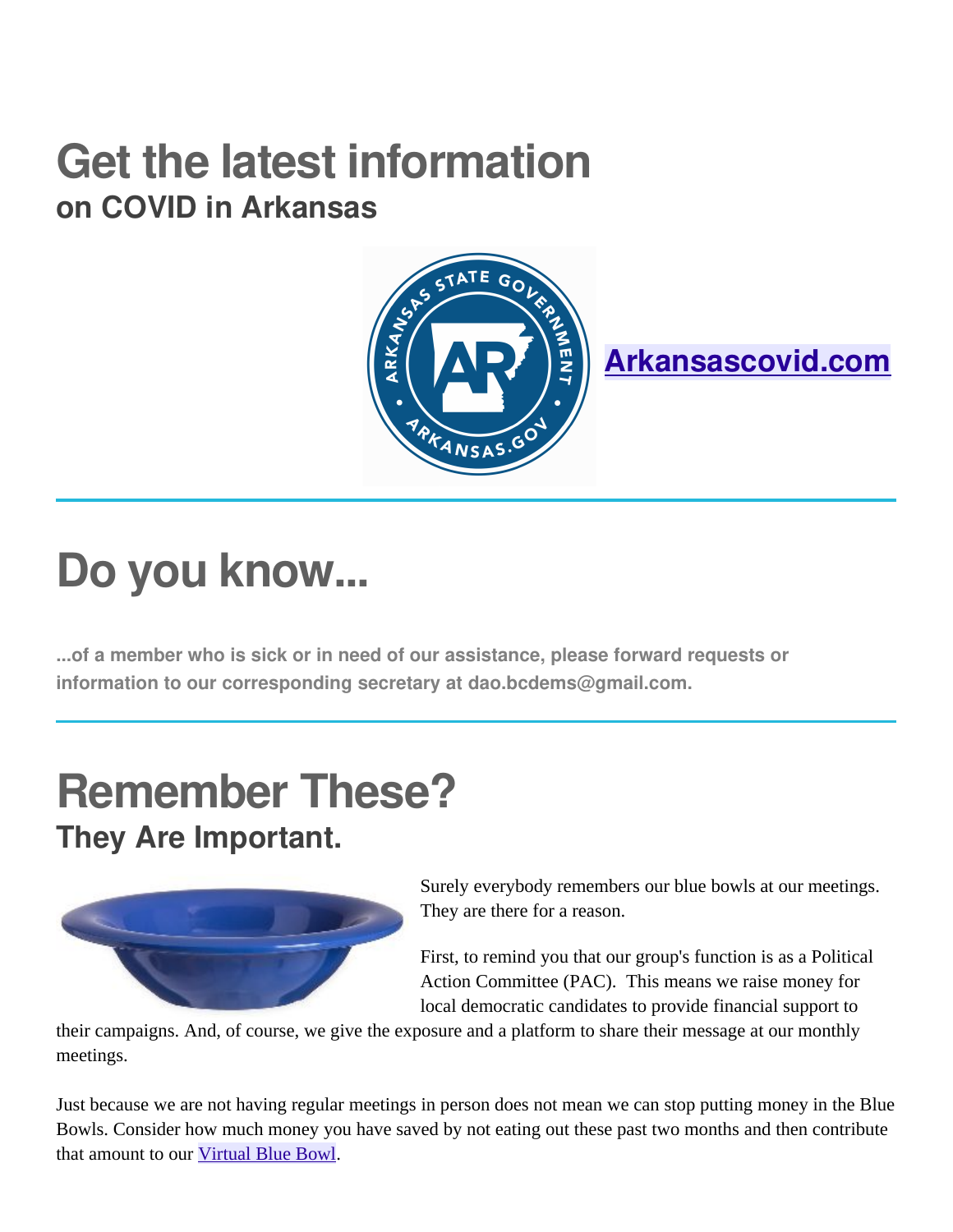#### **And did I mention [RENEW YOUR MEMBERSHIP TODAY](https://www.bcdems.org/membership.html)?!**

Your annual membership dues are what actually keep our organization running so that we can fundraise and bring you wonderful speakers. **Believe it or not, only 1 out of 3 members have renewed for 2020.** A quick click is all it takes to get both of us back on track. Here's a way to determine your renewal date.

If you do not remember the last time you paid your dues... your membership is up for renewal. You can do that right here. **[Renew Now](https://www.bcdems.org/membership.html)[!](https://www.bcdems.org/membership.html)** 

Thank you for all you do for our group, those running for local office, state-level offices, and at the national level.

### **General Meeting Minutes Benton County Dems General Meeting Minutes ZOOM Virtual Meeting Monday, June 22, 2020**

- I. Call to order by Vice President Walter Hinjosa 12:10
- II. ZOOM Matters and Etiquette
	- A. Members, except for David Bernstein and Walter Hinojosa, will be muted (to avoid dogs' barking, side conversations, and other home noises interrupting the speaker)
	- B. Send questions via the chat icon
- III.Business Meeting—Because we fewer that 10 attendees at the Zoom Meeting, no business was discussed
- IV.Speakers
	- A. Walter Hinojosa introduced Lupe Martinez, Democratic candidate running for Justice of the Peace, District 3
		- 1. Volunteering with community services since 1970
		- 2. Key issues
			- a. Listening to questions and issues and answering questions is key to success for JP
			- b. Jail expansion and more money for front loading to stop crime
			- c. Road and bridge infrastructure
			- d. Regional transportation increase
			- e. Educating public about the role of Justice of the Peace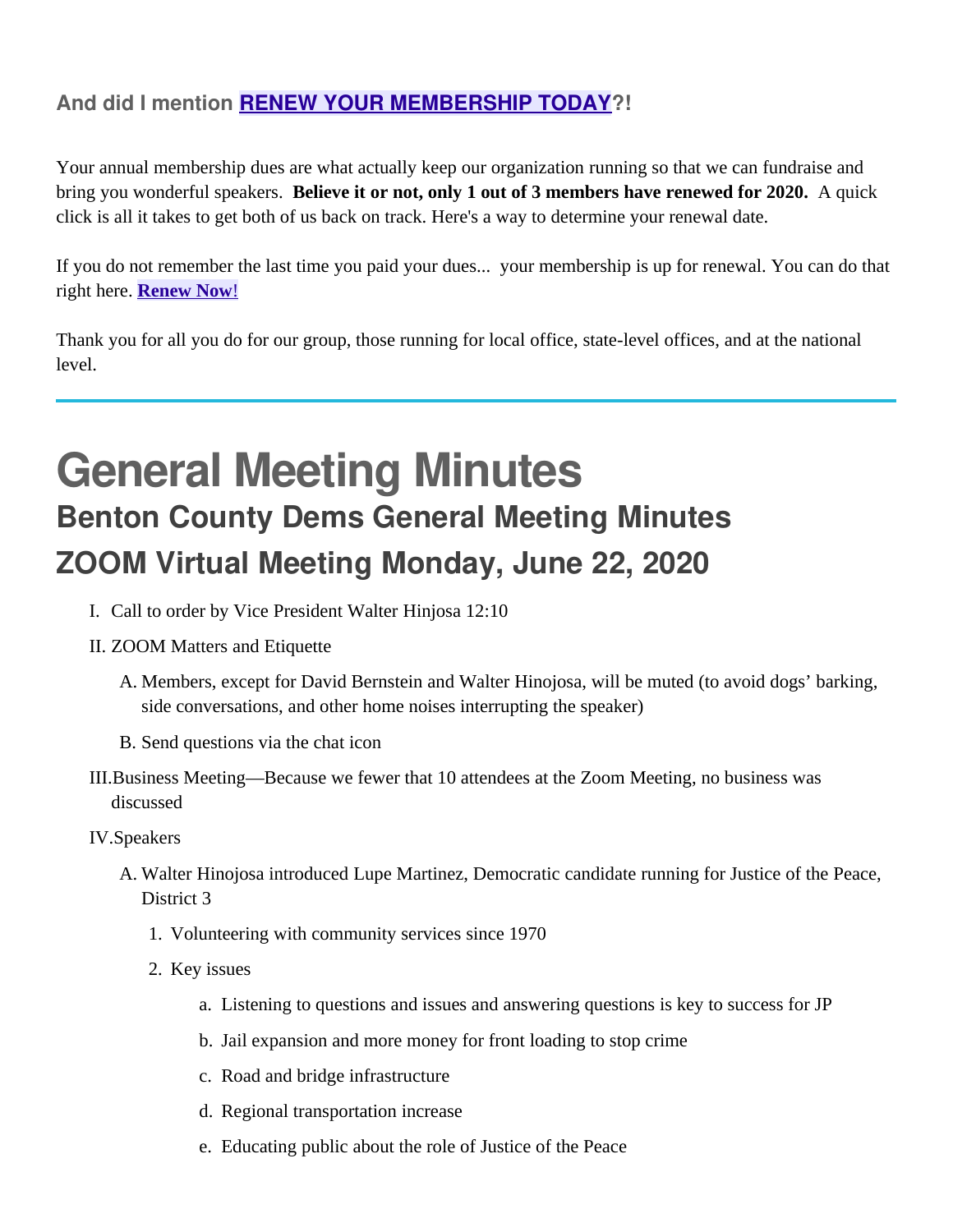- i. Hold purse strings of a district
- ii. Damage road repair
- iii.Emergency services
- B. Walter Hinojosa introduced Julia Kilbourne Bailey, Democratic candidate running for Justice of the Peace, District 15
	- 1. Experience in public service includes studying Health Administration, Work in Honduras for 2 ½ years opposing "Poverty Injustice," Peace Corps volunteer
	- 2. Key issues
		- a. Individuals should become an agency of their own life
		- b. Lift up the people to give them a voice
		- c. Government and business work together to help workers take control of their own lives
		- d. Apply skills at local level to bring stronger connection between government and the masses
		- e. Work toward a functioning democracy
			- i. Local level politics connect with constituents
			- ii. Financial transparency
			- iii.Planning for the fast growth in Benton County
- V. Announcements Larry Concannon resigned as Chair of the Democratic Party of Benton County. Kellie Boyd will replace him as Acting Chair.

VI.Meeting adjourned 12:59.

Respectfully submitted, Deborah Ostas

# **Treasurer's Summary June 2020**



**by Timothy Boyer, Treasurer**

| <b>Beginning Balance:</b> | \$5,195.92 |                                |     |
|---------------------------|------------|--------------------------------|-----|
| <b>INCOME:</b>            |            | <b>EXPENSES:</b>               |     |
| Dues                      |            | \$19.12 Campaign Contributions | \$0 |
| <b>Blue Bowls</b>         | \$0        | Postage                        | \$0 |
|                           |            | Printing                       | \$0 |